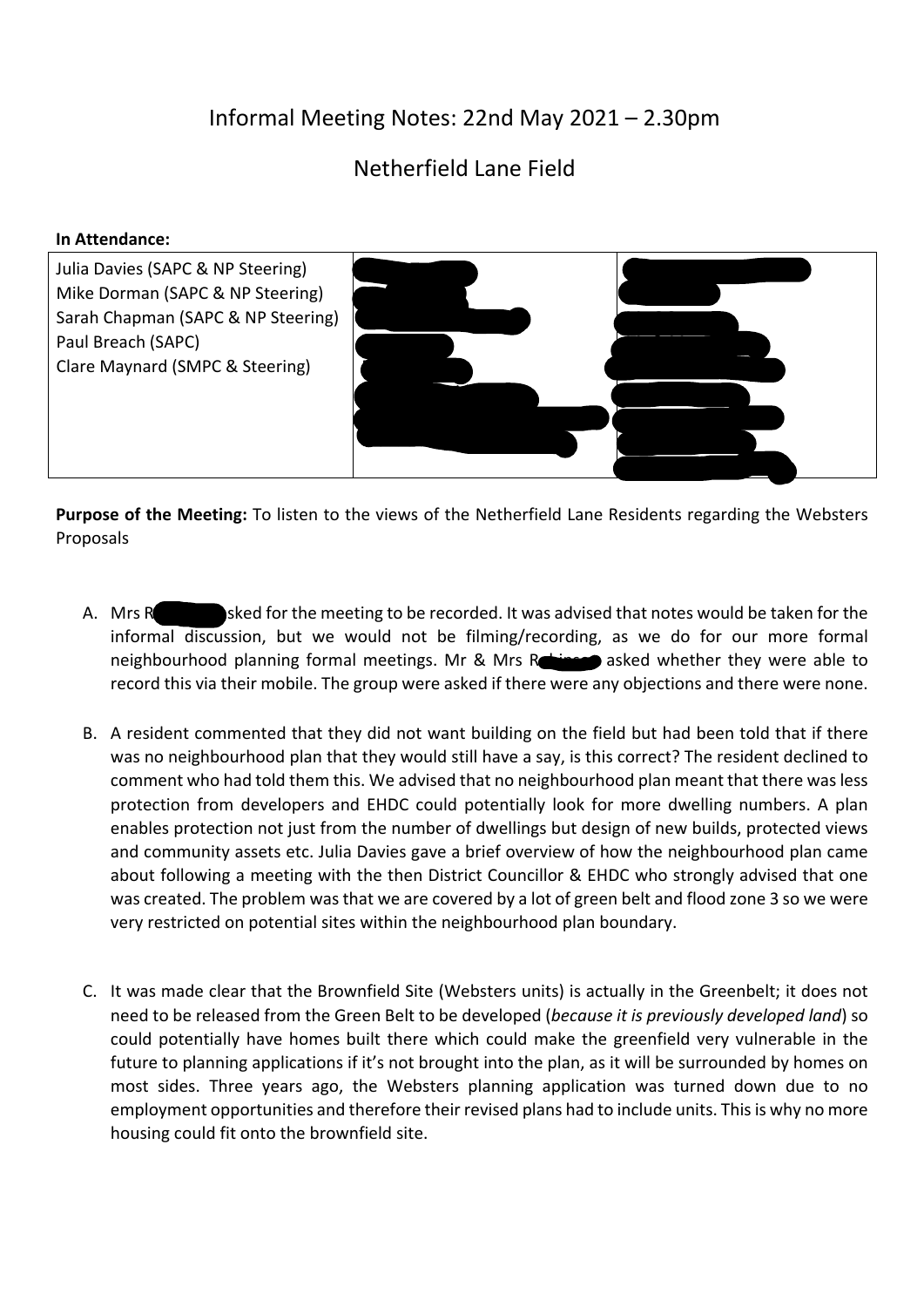- D. We are keen to create a defensible boundary around any land we ask to be released from the Green Belt.
- E. Would putting trees on the field stop building? This would not stop development unfortunately.
- F. It was noted that Mr Webster Senior loved the field and would not have wanted anything to be built on it. Not quite correct. David Webster (the founder of the lighting business) was a keen ecologist and conservationist. His descendants have stated: "Knowing that David Webster himself had visions of sensitively developing the site, we made the decision to create a sympathetic housing development not only to add to and enhance the village of Stanstead Abbotts, but also as a legacy to him" Also, that Mr Fuselli told the residents that he would not build on the field. Not quite correct, What I said when originally asked if we would build on the field was that I could not envisage a situation whereby the field would be released from the greenbelt, and as undevelloped green belt land, we would not likely get planning permission to do so. Circumstances have moved on, and the village now has a quota of new homes to deliver This would be raised with Mr Fuselli for further comment. **(Action)**
- G. The plan was reviewed and there is concern over the entrance opposite the garages. This would make the area very dangerous and If turning this into a cul de sac, it would omit two homes and there would be a loss of four courtesy parking spaces. The entrance should be placed further down the Lane to prevent this and make it safer. It was agreed we would talk to Websters. **(Action)** We are happy to review this and consult with our neighbours. The original reason for choosing this point to join the new access road into Netherfield Lane is that it isn't directly opposite anyone's house, just the garages and would cause the least incovenience. We will have to agree our proposal with Highways at EHDC who will require us to ensure that there is sufficient space for all size vehicles. Turning to parking issues, we always acted in a neighbourly manner when the brownfield site was in use and were happy for our neighbours to use the parking in front of the offices out of normal business hours. We anticipate a similar informal arrangement with the new commercial units in that we would be happy for our existing neighbours to use the commercial parking overnight.
- H. Would there be reduction in house prices if there is a loss of parking? House prices are usually affected by demand, but we cannot categorically confirm whether a home's value would reduce due to the loss of 'courtesy' parking. However, as with the action point above, we will talk with Websters regarding their plans.
- I. It was suggested that LVRP release some of their land to accommodate parking for visitors such as dog walkers & fishermen to their land, as they have in Marsh Lane. A lot of cars that park along Netherfield Lane, are those using the LVRP. This was a valid suggestion and one that we would speak to LVRP about **(Action)**
- J. Traffic calming is required on Roydon Road where it's very dangerous, especially the turning into the Lane. All agreed and this is an action point for the Transport Group to take up with EHDC & County Councillor. The group were advised that there had been various meetings with EHDC about parking and speeding etc. Surveys continue to be carried out and where EHDC advise that there are no issues in the village, that this is something we disagree with and continue to raise with them. **(Action)** We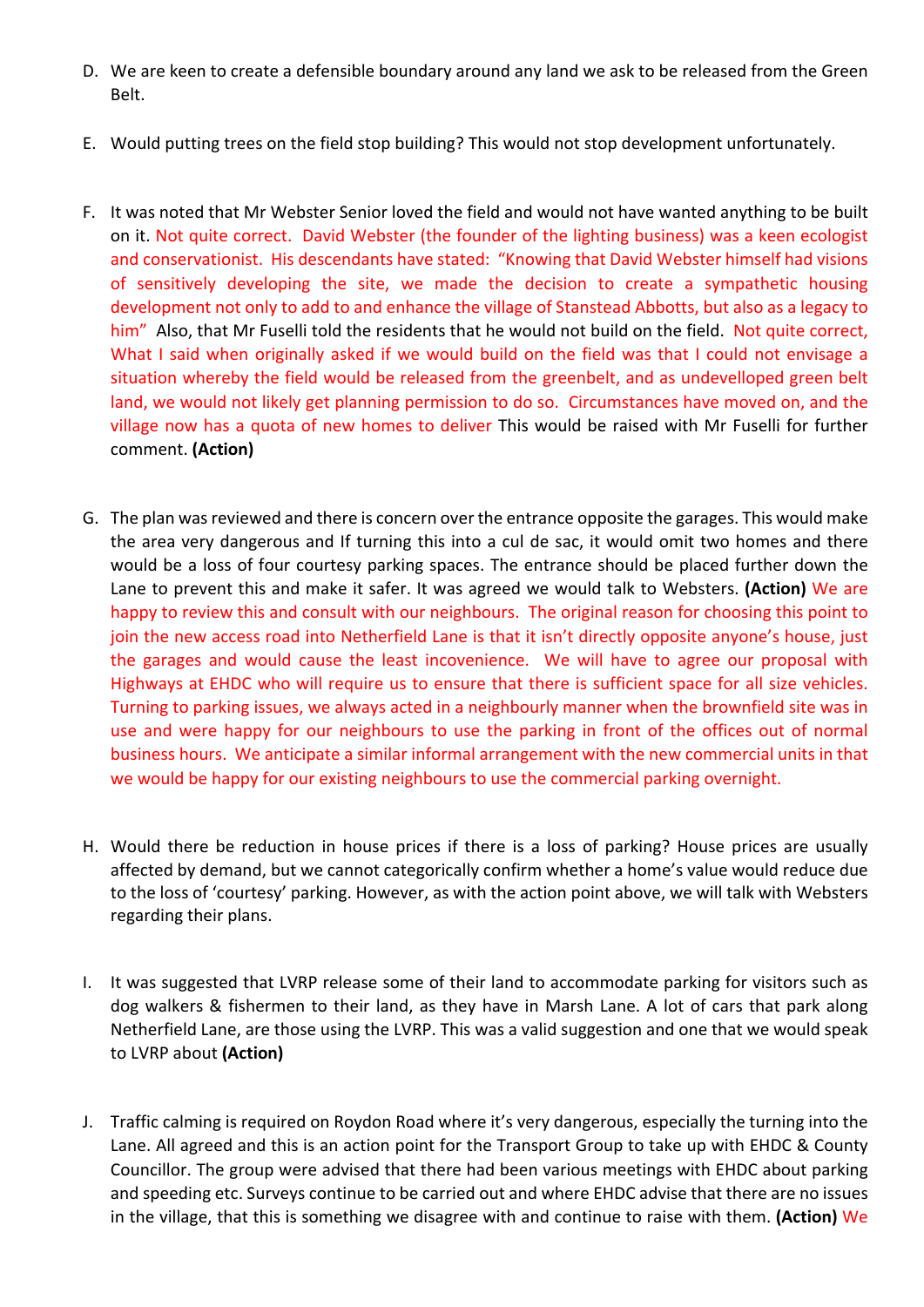agree that the Roydon Road would benefit from traffic calming arrangements, and currently favour some form of chicane arrangement forcing vehicles to slow down. It's likely that would fall outside of the scope of our scheme, but it is something we will be looking to engage on with the various parties that we liaise with as we progress on our own journey.

- K. There was a discussion around the Electric Charging points and that there is no provision elsewhere within the village and this could result in increased traffic in NL. This topic has been something that has been discussed with EHDC. They acknowledge the lack of these facilities and have been reviewing possible options within the centre of the village ie: village car park. Options are quite limited within the village but it something that is on our 'wish list' for possible use of S106 monies.
- L. How many affordable homes were there planned for Websters site? It was advised that this would be approx. 40% which equates to 24 dwellings. This is correct, 24 new affordable homes, including the gifting of land with planning permission to enable the Baesh Trust to build 6 of the 24 units. It was also advised that if the field was brought into the plan, that the Baesh Trust would work with the developer for 6 community homes to be built. These would be for local people, selected by the Baesh Trust. The Chapelfields site (garages) would produce 7 affordable homes. A resident pointed out that the Catesby site offer is very attractive and would offer more affordable homes. It was made clear that this meeting was being given to local residents to discuss the Netherfield Lane issues and was not about other sites. The discussion became heated and a temporary halt to the meeting was introduced to allow calm and respect to be restored.
- M. It was noted that there is no provision to have affordable on one site. Our priority currently is to find sites.
- N. A question as to whether a meeting at the Catesby Site or other sites could be offered? There were no plans to hold further informal discussions at other sites but that this will be taken under due consideration.
- O. It was pointed out that the Catesby site is also on Green Belt land.
- P. The residents were told that Websters have offered to sign a covenant that confirms they will not build more dwellings than their plans state if this provides some reassurance to those who feel once the application is approved, that more dwellings would then be built now or in the future. Correct. We are looking to create a Landscape led development, rather than packing in as many homes as we can. We don't condone increasing the density of the homes as that goes contra to our ecological values. We wish to see a lot of green spaces, trees and habitats for wildlife incorporated into the design of the site.
- Q. The number of homes currently in the plan were reviewed. Currently within the settlement area of the village we assess we can produce around 46 homes if all sites produce what we expect; plus on the Websters Brownfield Site there are 20 homes planned, so this leaves us approx. 33 short. The call for sites was mentioned and we advised what sites had come through that process – all in Green Belt,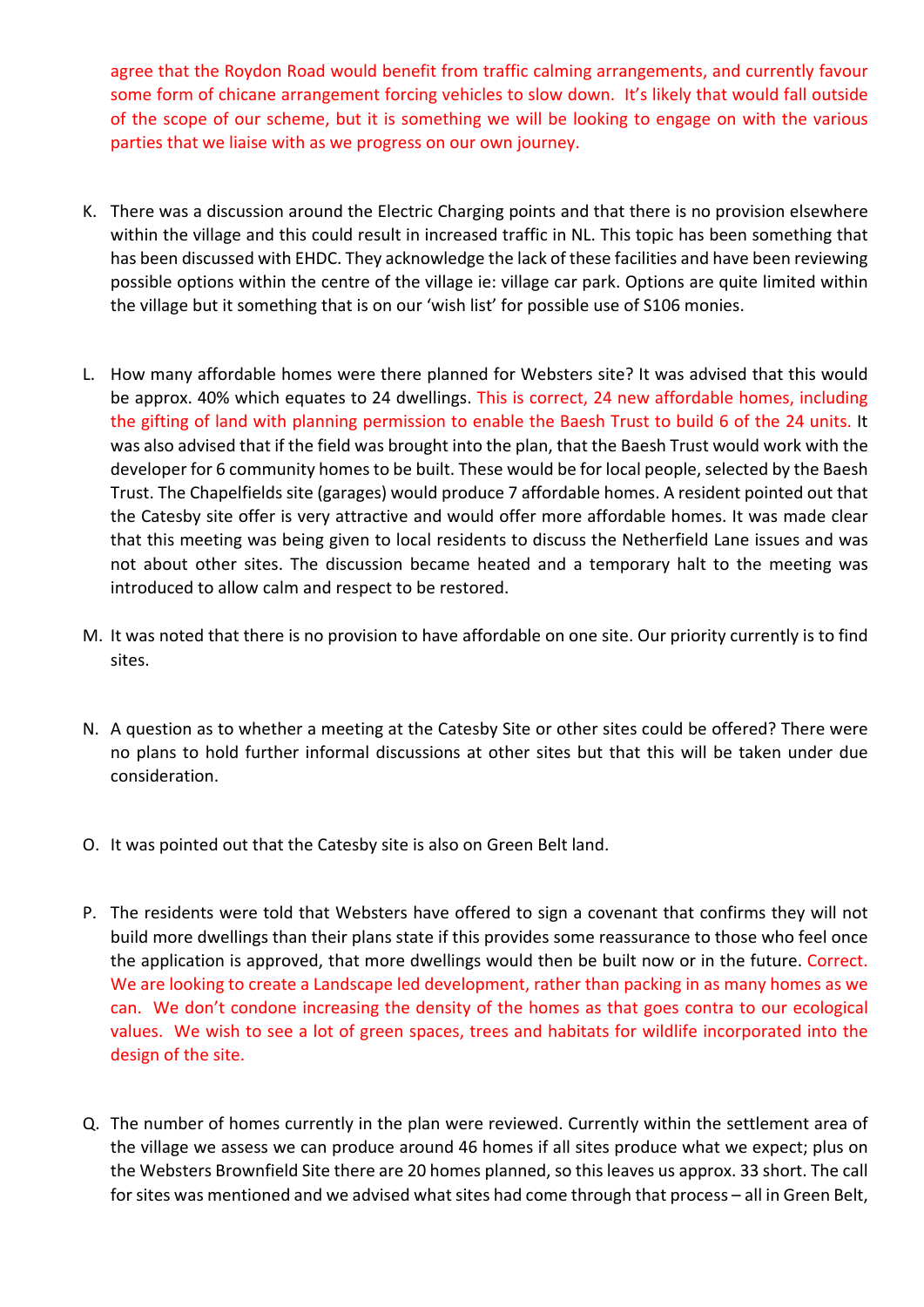all outside the village boundary: Kitten Lane, Marsh Lane, the Nursery on Netherfield Lane, the Catesby site, the site behind St Andrews Church.

- R. Residents asked about some sites in the village; the BT site is not an option because BT have no plans to move, and the landowner will not develop the site whilst BT remain there.
- S. Residents felt that the Marsh Lane site was a good option if LVRP agreed to provide the required numbers.
- T. We were asked whether LVRP had responded to us about the sites in their area, which to date they have not. Whilst the Websters site also sits in the LVRP, access to Netherfield Lane is not a main point of entrance to their facilities, as is Marsh Lane. We will be chasing them however for their response. They will have the opportunity to respond at the statutory consultation stage.
- U. Drainage issues We are aware there is a main sewage pipe through the centre of the field and that drainage/flooding was on Websters radar. As part of our consultation process, we have to ask various authoritiesto look at our proposals. LVRP being one. If they oppose our plans, we will need to go back to the drawing board. Our site falls on Flood Risk Zone 1 (the lowest rating - defined as an area of low probability of flooding, once in every 1,000 years). Netherfield Lane itself falls within Flood Risk Zone 2. We are addressing the problems with flooding on Netherfield Lane as part of our overall plans drainage, probably by way of a pumped solution.
- V. What about the current District Plan review and the numbers? We advised that all District Plans were being reviewed and that it was most likely that the number of dwellings would increase in the plan overall, which is why adopting a NP was so important.
- W. Views and vistas are important and that the view of the field would be lost due to a housing estate from a main road. We said that this could also be argued for the sites known as The Granary, The Spinney and the 'Hobbit' Houses, which sit on a busy Hoddesdon Road. The Almshouse field is not a protected vista.
- X. The owner of the house on the main road (Cat Hill) advised that his garden is 6ft lower than the field and every 6 weeks they have to clear the sewage drainage. There is concern whether this would be seriously affected by potential future building? There is no building planned on the incline where the garden overlooks the field but would be something we can raise with Websters **(Action)** We are aware of the high clay content of the soil and the likely requirements needed when building. We are not entirely clear about the sewage problem referred to, and would be happy to engage with our neighbour on this to better understand the problem. Perhaps the owner would like to make contact with us (nick@websterestates.co.uk) so that we can take this further?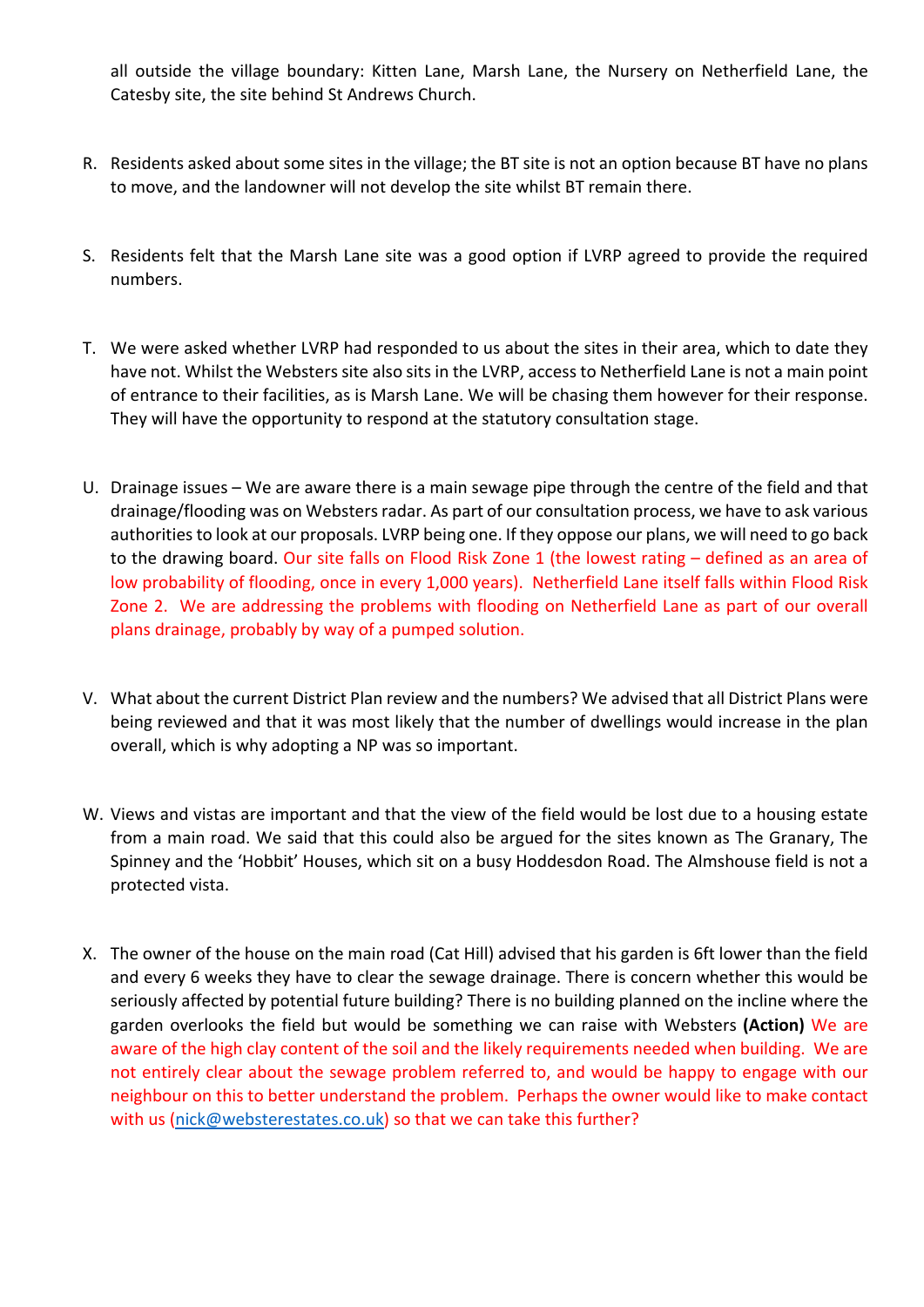Y. Residents thanked the group for giving their personal time to listen to the concerns and views of the Netherfield Lane residents. The group thanked the residents and asked that we continue to talk to each other whilst we go through this process.

*Nothing further was discussed, and the meeting was concluded.*

Julia Davies also received some helpful points in messages prior to the meeting and afterwards, which will be reviewed and addressed with Websters:

- 1. A resident of the Baesh Almshouses is unhappy about being overlooked and, also losing the wildlife which she enjoys seeing in the current field. We are looking to create as many green spaces and habitats as possible
- 2. From a resident of Roydon Road concerns that the land on the sloping area of the field is unstable and not good for construction – heavy clay which moves as they have personally experienced. We have engaged over this, and fully understand the issues. Modern construction methods present a number of solutions to this, and we are likely to undertake quite a number of surveys over the coming months so as to fully understand the nature of the groundworks required.
- 3. Only as small amount of green belt as possible should be released. This would create a densely packed development (shoeboxes) without large amounts of green spaces. We wish to avoid this as it works against our ecological and conservation values.
- 4. Hedges should be retained where possible especially between the sites to maintain bird habitats especially by the right-of-way track behind the Roydon Road houses. We understand and agree with the concept. We will at some point be engaging the services of a Landscape Architect to guide and support us as we are keen ecologists.
- 5. Safety of walkers along Netherfield Lane is a concern if more traffic is generated by the housing and also employment. There are fears about the visitors parking where the road is narrow. Since Covid and the closure of the employment site many walkers have enjoyed that route. I think important to consider the volume of traffic that used the site when it was active. I would point out that we have acted in good faith for the benefit of our neighbours, and avoided bringing the yard space (not the offices or warehouses which are no longer fit for purpose) back into use. Such requests as we have received for the use of the yard involve heavy lorries and in some cases rather anti‐social activities which we would not be happy with.
- 6. Could the LVRP provide extra parking spaces?
- 7. There is a strong feeling that there should be no charging points as this would encourage extra traffic rather than being of help to immediate residents. We remain open minded, and this is subject to further review. We are looking to help the village as a whole, rather than just the local residents. Broadly speaking, a 50kWh charger would take less than an hour to fully charge many of those vehicles that are capable of high speed charging. Not having chargers in the village rather limits the options for some people and forces those without home charging to use fossil fuel powered vehicles.
- 8. Previously there was very little traffic outside office hours. Not quite correct. The yard spaces have been used extensively outside of normal office hours over the years.
- 9. A suggestion about off-grid power for EV charging see Electric Vehicle Charging AFC Energy. We will look into this, and also other green non fossil fuel powered initiatives.